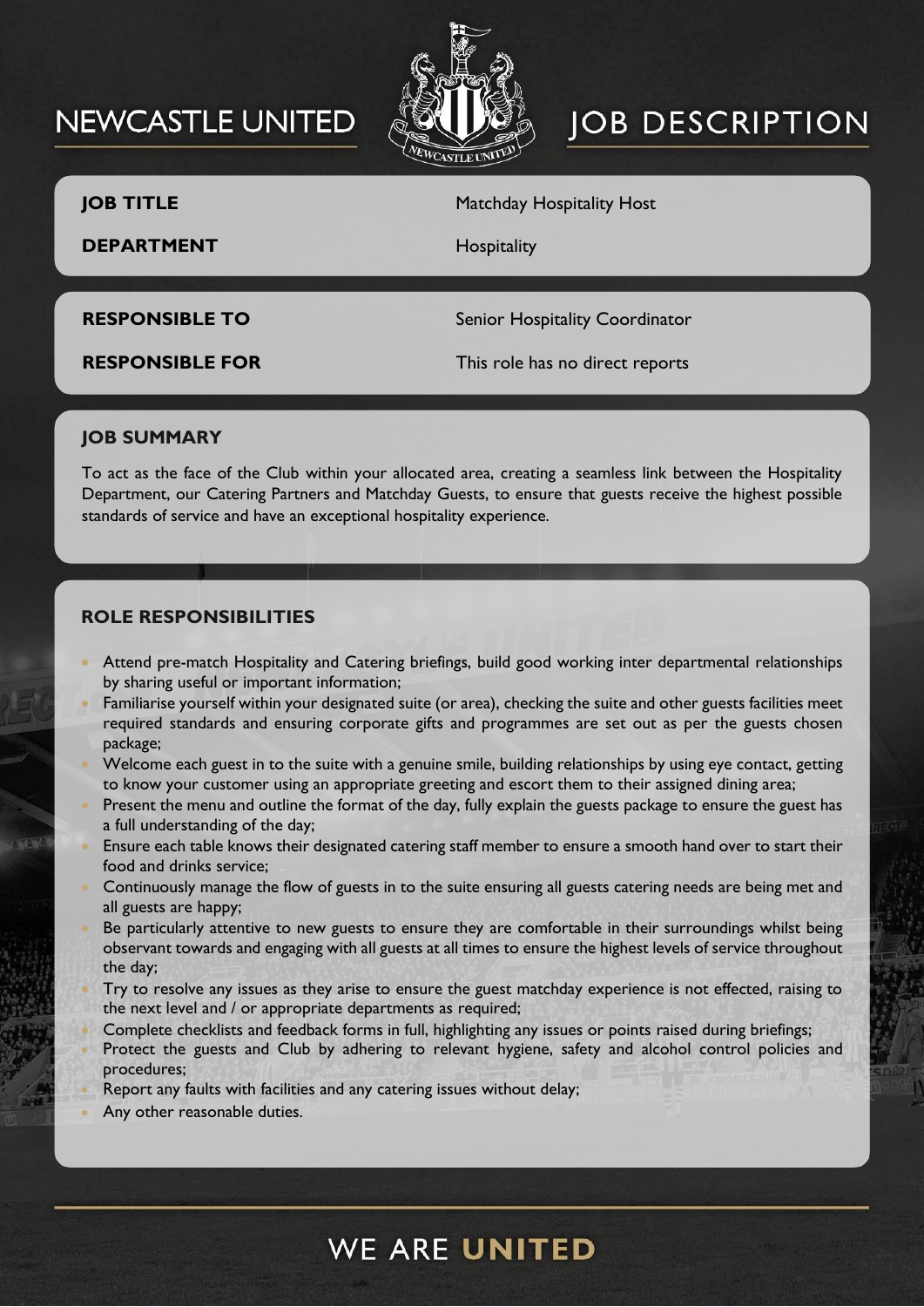# **NEWCASTLE UNITED**



# **JOB DESCRIPTION**

### **ROLE REQUIREMENTS**

- Perform duties with due regard to club policies and procedures and legislative requirements at all times;
- Ensure implementation of the clubs health & safety, safeguarding, welfare and equality policies to create a safe working environment for all;
- Ensure working practices are compliant with relevant legislation and data protection legislation and/or general data protection regulations (GDPR) requirements;
- Undertake continuous professional development (CPD) training and/or additional training as identified or as required;

### **QUALIFICATIONS & TRAINING**

#### **ESSENTIAL**

N/A (in-house training provided).

#### **DESIRABLE**

- Qualification in customer service;
- Front of house restaurant training.

### **KNOWLEDGE, SKILLS, EXPERIENCE & OTHER REQUIRED**

#### **ESSENTIAL**

- Previous customer service experience;
- Excellent verbal communication skills;
- Excellent non-verbal communication skills (ability to read the customer / a situation);
- Maintain excellent standards by having attention to details and being attentive and observant at all times;
- Desire to work and excel as part of a team;
- Ability to troubleshoot;
- Ability to remain focused and positive in a fast paced environment;
- Be immaculately presented and well-mannered at all times;
- Have good planning and organisation skills.

#### **DESIRABLE**

- Previous experience working in a customer facing role within a similar industry and environment;
- Complaint handling experience;
- Restaurant experience, knowledge of high quality food, reading and understanding menus;
- Able to work all home matchdays to include evenings and weekends throughout the season;
- Understanding of league safeguarding/inclusion standards.

### **CRIMINAL RECORD CHECK REQUIREMENT**

This role does not require a criminal records check (CRC).

Where a role requires a CRC this must be obtained by the Club.

**WE ARE UNITED**